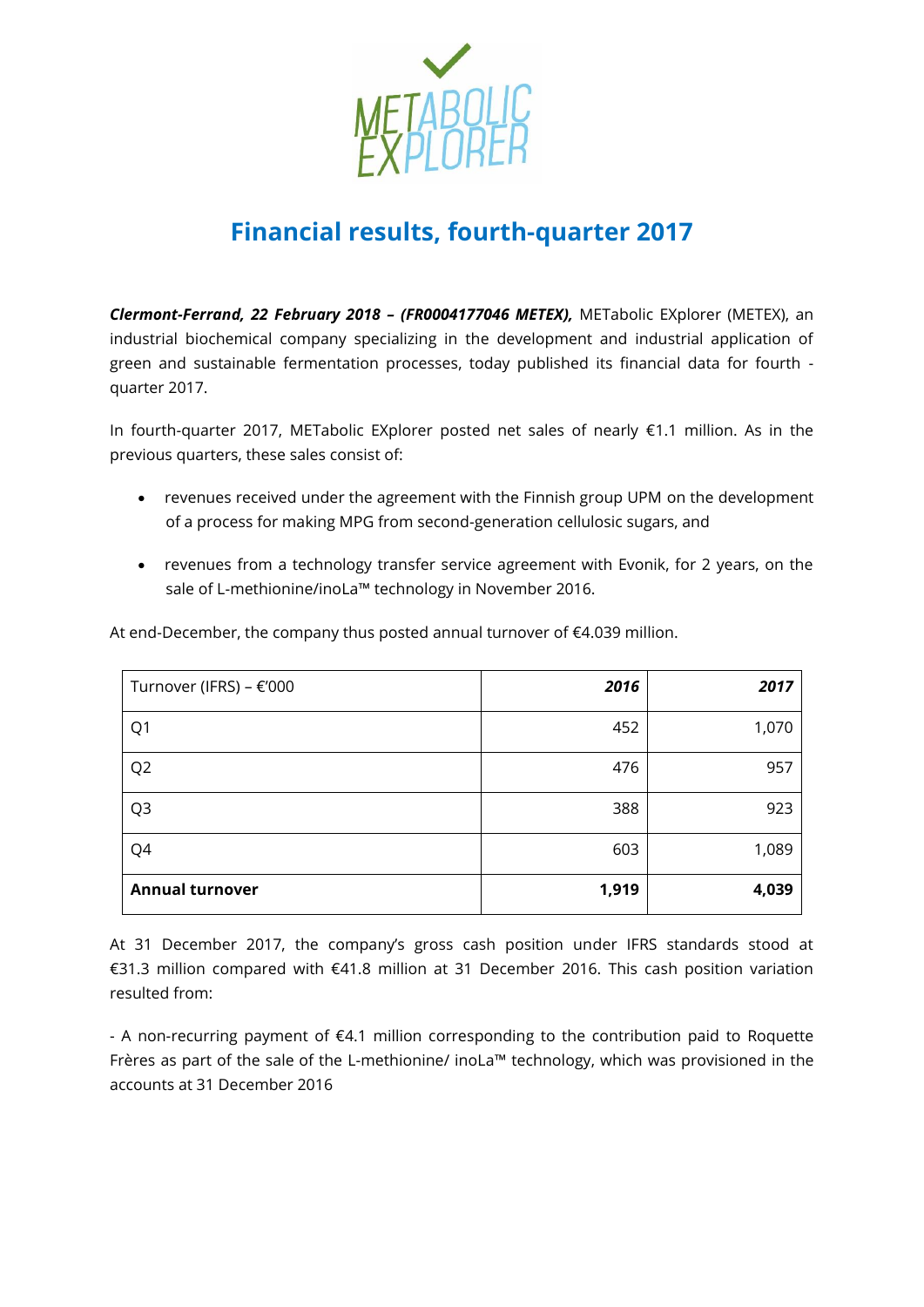- A sum of €2.398 million made unavailable at the close of the financial year. METEX was sentenced to pay this sum in respect of damages and interest totalling €2.820 million\* following a ruling from a court of first instance, which METEX has appealed. As this ruling was not subject to provisional execution, one of the claimants had a preventive seizure ordered on a METEX bank account for the sum of €2.398 million. METEX immediately issued a writ of summons against the claimant to obtain the lifting of this seizure, which METEX considers as excessive

- An annual cash consumption of €4.0 million, in line with the average annual consumption of the previous years.

At 31 December 2017, METEX's cash at hand net of debt under IFRS standards amounted to €25.2 million (compared with €34.9 million as of 31 December 2016). METabolic EXplorer points out that gross debt under IFRS standards (€6.1 million) takes account of the advances perceived and repayable in the event of success and of commercialisation, or €3.4 million. Cash at hand net of debt excluding repayable advances thus comes out at €28.6 million.

\**See the press release of 9 March 2017. At end-April 2017, METEX received a ruling rectifying an error of calculation in the amount of damages determined in the initial judgement (€2.563 million). Under the corrective ruling, the damages were revised to €2.820 million.*

## - END –

## **About METabolic EXplorer –** *[www.metabolic-explorer.com](http://www.metabolic-explorer.com/)*

A pioneer in industrial biochemistry with some 20 years of experience, METabolic EXplorer (METEX) develops alternative solutions to the petrochemical processes used in manufacturing.

Using renewable raw materials, it develops innovative industrial fermentation processes to produce competitive chemical compounds used in basic products of everyday life such as animal nutrition and health additives, plastics, textiles, cosmetics, and resins, among many others.

The company's ambition with its biotechnological innovations is to produce consumer goods in a different way, without oil, in order to meet consumers' new societal expectations and the objectives of the energy transition and sustainable development.

To create these innovative processes, METabolic EXplorer relies on a 70-person staff possessing the complementary competencies essential at every step of their development, from the optimization of biochemical catalysts in the laboratory to the industrial validation and production of samples in an industrial demonstration unit in continuous operation.

Based at the Clermont Limagne technology park, near Clermont-Ferrand, METabolic EXplorer is listed on Euronext in Paris (Compartment C, METEX) and is included in the CAC Small Index.

> *Get free financial information on METabolic EXplorer by registering with: [www.metabolic-explorer.com](http://www.metabolic-explorer.com/)*